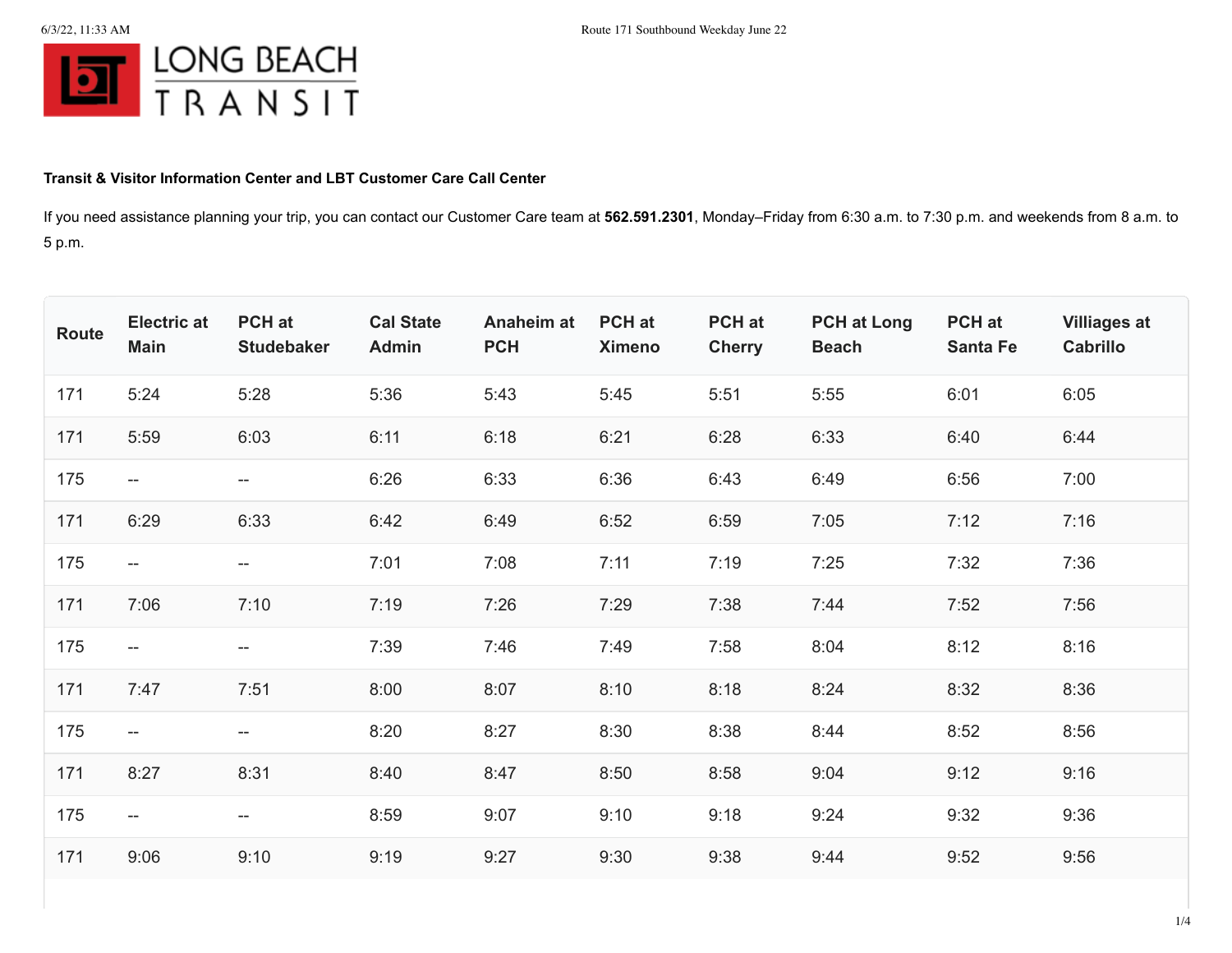6/3/22, 11:33 AM Route 171 Southbound Weekday June 22

| Route | <b>Electric at</b><br><b>Main</b> | PCH at<br><b>Studebaker</b>                         | <b>Cal State</b><br><b>Admin</b> | <b>Anaheim at</b><br><b>PCH</b> | <b>PCH</b> at<br><b>Ximeno</b> | <b>PCH</b> at<br><b>Cherry</b> | <b>PCH at Long</b><br><b>Beach</b> | PCH at<br><b>Santa Fe</b> | <b>Villiages at</b><br><b>Cabrillo</b> |
|-------|-----------------------------------|-----------------------------------------------------|----------------------------------|---------------------------------|--------------------------------|--------------------------------|------------------------------------|---------------------------|----------------------------------------|
| 175   | $- -$                             | $- -$                                               | 9:43                             | 9:51                            | 9:54                           | 10:02                          | 10:08                              | 10:16                     | 10:20                                  |
| 171   | 9:45                              | 9:49                                                | 9:58                             | 10:06                           | 10:10                          | 10:18                          | 10:24                              | 10:32                     | 10:36                                  |
| 175   | $- -$                             | $\hspace{0.05cm} -\hspace{0.05cm} -\hspace{0.05cm}$ | 10:22                            | 10:30                           | 10:34                          | 10:42                          | 10:48                              | 10:56                     | 11:00                                  |
| 171   | 10:24                             | 10:28                                               | 10:38                            | 10:46                           | 10:50                          | 10:58                          | 11:04                              | 11:12                     | 11:16                                  |
| 175   | $- -$                             | $\overline{\phantom{a}}$                            | 10:58                            | 11:06                           | 11:10                          | 11:18                          | 11:24                              | 11:32                     | 11:36                                  |
| 171   | 11:04                             | 11:08                                               | 11:18                            | 11:26                           | 11:30                          | 11:38                          | 11:44                              | 11:52                     | 11:56                                  |
| 175   | $- -$                             | $\hspace{0.05cm} -\hspace{0.05cm} -\hspace{0.05cm}$ | 11:37                            | 11:45                           | 11:49                          | 11:57                          | 12:04                              | 12:12                     | 12:16                                  |
| 171   | 11:43                             | 11:47                                               | 11:57                            | 12:05                           | 12:09                          | 12:17                          | 12:24                              | 12:32                     | 12:36                                  |
| 175   | $- -$                             | $\hspace{0.05cm} -\hspace{0.05cm} -\hspace{0.05cm}$ | 12:17                            | 12:25                           | 12:29                          | 12:37                          | 12:44                              | 12:52                     | 12:56                                  |
| 171   | 12:23                             | 12:27                                               | 12:37                            | 12:45                           | 12:49                          | 12:57                          | 1:04                               | 1:12                      | 1:16                                   |
| 175   | $- -$                             | $\hspace{0.05cm} -\hspace{0.05cm} -\hspace{0.05cm}$ | 12:57                            | 1:05                            | 1:09                           | 1:17                           | 1:24                               | 1:32                      | 1:36                                   |
| 171   | 1:03                              | 1:07                                                | 1:17                             | 1:25                            | 1:29                           | 1:37                           | 1:44                               | 1:52                      | 1:56                                   |
| 175   | $- -$                             | $\overline{\phantom{a}}$                            | 1:36                             | 1:45                            | 1:49                           | 1:57                           | 2:04                               | 2:12                      | 2:16                                   |
| 171   | 1:40                              | 1:44                                                | 1:54                             | 2:03                            | 2:07                           | 2:17                           | 2:24                               | 2:32                      | 2:36                                   |
| 175   | $- -$                             | $\overline{\phantom{a}}$                            | 2:14                             | 2:23                            | 2:27                           | 2:37                           | 2:44                               | 2:52                      | 2:56                                   |
| 171   | 2:20                              | 2:24                                                | 2:34                             | 2:43                            | 2:47                           | 2:57                           | 3:04                               | 3:12                      | 3:16                                   |
| 175   | $\sim$                            | $\overline{\phantom{a}}$                            | 2:54                             | 3:03                            | 3:07                           | 3:17                           | 3:24                               | 3:32                      | 3:36                                   |
| 171   | 2:58                              | 3:02                                                | 3:14                             | 3:23                            | 3:27                           | 3:37                           | 3:44                               | 3:52                      | 3:56                                   |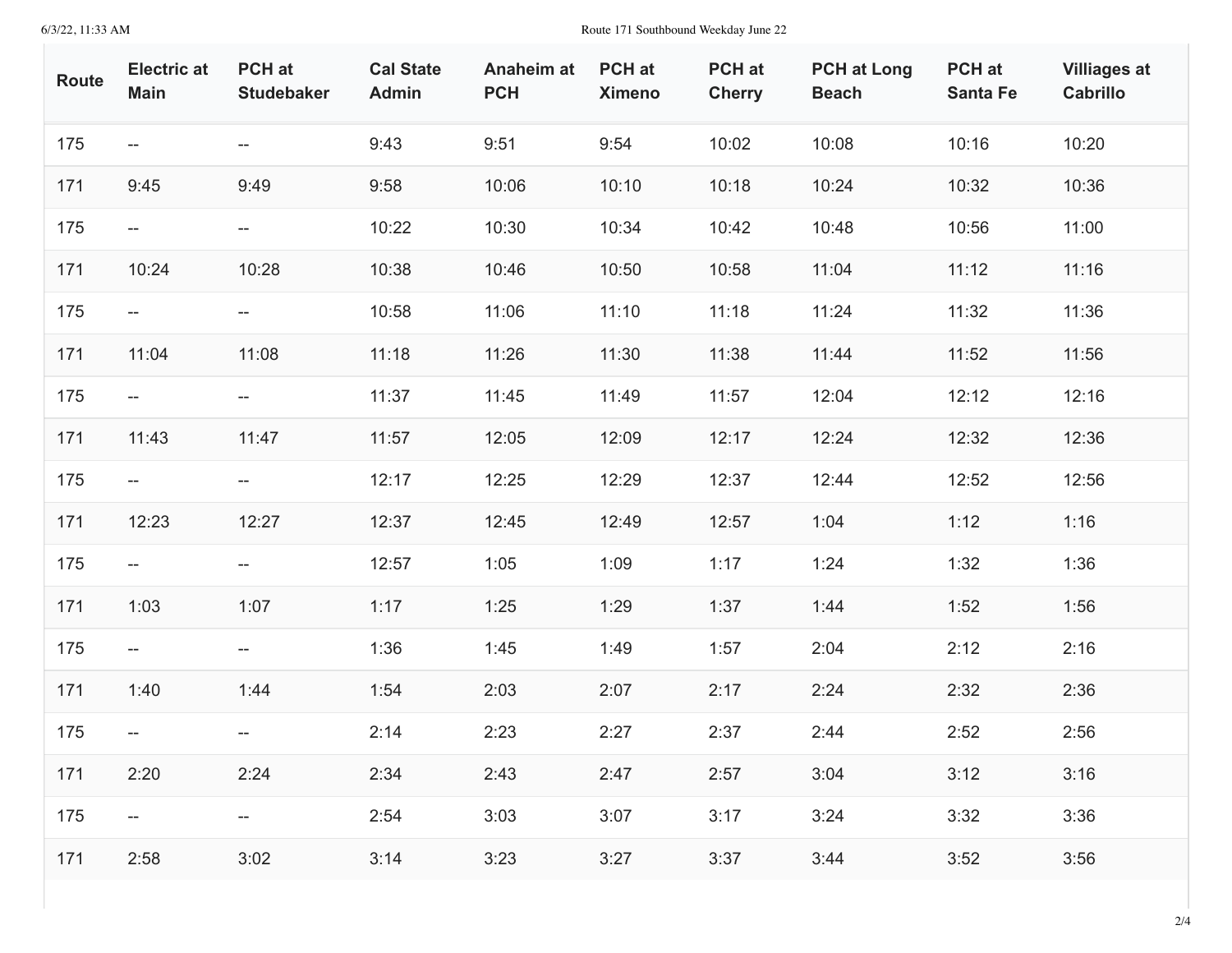6/3/22, 11:33 AM Route 171 Southbound Weekday June 22

| Route | <b>Electric at</b><br><b>Main</b> | <b>PCH</b> at<br><b>Studebaker</b>                  | <b>Cal State</b><br><b>Admin</b> | Anaheim at<br><b>PCH</b> | <b>PCH</b> at<br><b>Ximeno</b> | PCH at<br><b>Cherry</b> | <b>PCH at Long</b><br><b>Beach</b> | PCH at<br><b>Santa Fe</b> | <b>Villiages at</b><br>Cabrillo |
|-------|-----------------------------------|-----------------------------------------------------|----------------------------------|--------------------------|--------------------------------|-------------------------|------------------------------------|---------------------------|---------------------------------|
| 175   | $\overline{\phantom{a}}$          | $- -$                                               | 3:35                             | 3:44                     | 3:48                           | 3:58                    | 4:05                               | 4:13                      | 4:17                            |
| 171   | 3:38                              | 3:42                                                | 3:54                             | 4:03                     | 4:07                           | 4:17                    | 4:24                               | 4:32                      | 4:36                            |
| 175   | $- -$                             | $--$                                                | 4:16                             | 4:25                     | 4:29                           | 4:39                    | 4:46                               | 4:54                      | 4:58                            |
| 171   | 4:18                              | 4:22                                                | 4:34                             | 4:43                     | 4:47                           | 4:57                    | 5:04                               | 5:12                      | 5:16                            |
| 175   | $- -$                             | $\hspace{0.05cm} -\hspace{0.05cm} -\hspace{0.05cm}$ | 4:56                             | 5:05                     | 5:09                           | 5:18                    | 5:25                               | 5:33                      | 5:37                            |
| 171   | 5:00                              | 5:04                                                | 5:16                             | 5:25                     | 5:29                           | 5:38                    | 5:45                               | 5:52                      | 5:56                            |
| 175   | $- -$                             | $- -$                                               | 5:37                             | 5:46                     | 5:50                           | 5:59                    | 6:06                               | 6:13                      | 6:17                            |
| 171   | 5:41                              | 5:45                                                | 5:56                             | 6:05                     | 6:09                           | 6:18                    | 6:25                               | 6:32                      | 6:36                            |
| 175   | $ -$                              | $\overline{\phantom{a}}$                            | 6:17                             | 6:26                     | 6:30                           | 6:38                    | 6:45                               | 6:52                      | 6:56                            |
| 171   | 6:24                              | 6:28                                                | 6:39                             | 6:47                     | 6:51                           | 6:59                    | 7:05                               | 7:12                      | 7:16                            |
| 175   | $- -$                             | $\hspace{0.05cm} -\hspace{0.05cm} -\hspace{0.05cm}$ | 7:04                             | 7:12                     | 7:16                           | 7:24                    | 7:30                               | 7:36                      | 7:40                            |
| 171   | 7:17                              | 7:21                                                | 7:32                             | 7:40                     | 7:44                           | 7:52                    | 7:58                               | 8:04                      | 8:08                            |
| 171   | 7:49                              | 7:53                                                | 8:02                             | 8:10                     | 8:14                           | 8:22                    | 8:28                               | 8:34                      | 8:38                            |
| 171   | 8:19                              | 8:23                                                | 8:32                             | 8:40                     | 8:44                           | 8:51                    | 8:57                               | 9:03                      | 9:07                            |
| 171   | 8:49                              | 8:53                                                | 9:02                             | 9:10                     | 9:14                           | 9:21                    | 9:27                               | 9:32                      | 9:36                            |
| 171   | 9:20                              | 9:24                                                | 9:32                             | 9:40                     | 9:44                           | 9:51                    | 9:56                               | 10:01                     | 10:05                           |
| 171   | 9:52                              | 9:56                                                | 10:04                            | 10:11                    | 10:14                          | 10:21                   | 10:26                              | 10:31                     | 10:35                           |
| 171   | 10:19                             | 10:23                                               | 10:31                            | 10:38                    | 10:41                          | 10:47                   | 10:51                              | 10:56                     | 11:00                           |